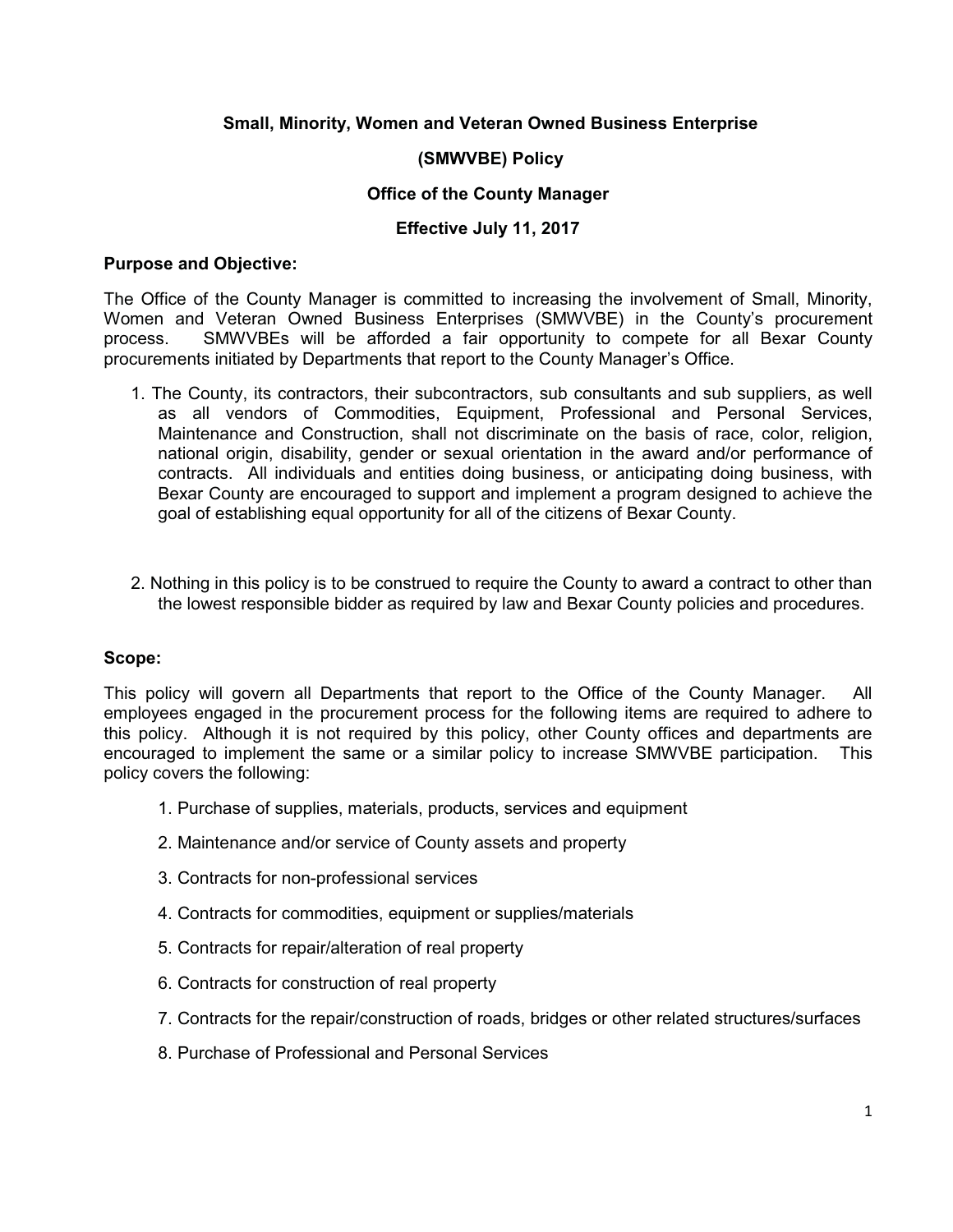#### **Definitions:**

- 1. Commodity Codes the classification of goods, commodities, services construction, and professional services with a unique number assigned to each description as defined by the Purchasing Agent.
- 2. Contract and Diversity Management System (CDMS) a web-based paperless system that county staff shall use to enter contracts, change orders and payment information and Prime vendors shall use to report payments made to SMWVBEs for any subcontracting, sub-suppliers, or sub-consultant performance.
- 3. Departments Departments that report to the Office of the County Manager as shown in the Organizational Chart incorporated into the annual budget document as adopted by Commissioners Court.
- 4. Documentation Documentation of efforts to solicit quotes, bids and/or proposals from SMWVBEs shall be part of the procurement record and consist of:
	- a. SMWVBE listing:
	- I. SMWVBE, organizations or associations contacted
		- II. Business contact information
		- III. Where appropriate, copies of advertisements placed in general circulation media, trade association, publications and/or SMWVBE-focused media
	- b. Solicitation responses including:
		- I. Bids, quotes or proposals received from SMWVBE suppliers/vendors.
		- II. Bids, quotes or proposals received from SMWVBE suppliers/vendors through cooperative contracts or informal or formal methods in accordance with Purchasing policies and procedures.
		- III. Emails or letters returned as "undeliverable"
		- IV. A statement in writing supplied by an SMWVBE or documentation in writing by the staff of a conversation with an SMWVBE indicating why the vendor did not provide a quote, proposal or bid.
		- V. Where appropriate, record of negotiations with SMWVBE firms from whom quotes for purchases under the discretionary threshold were received.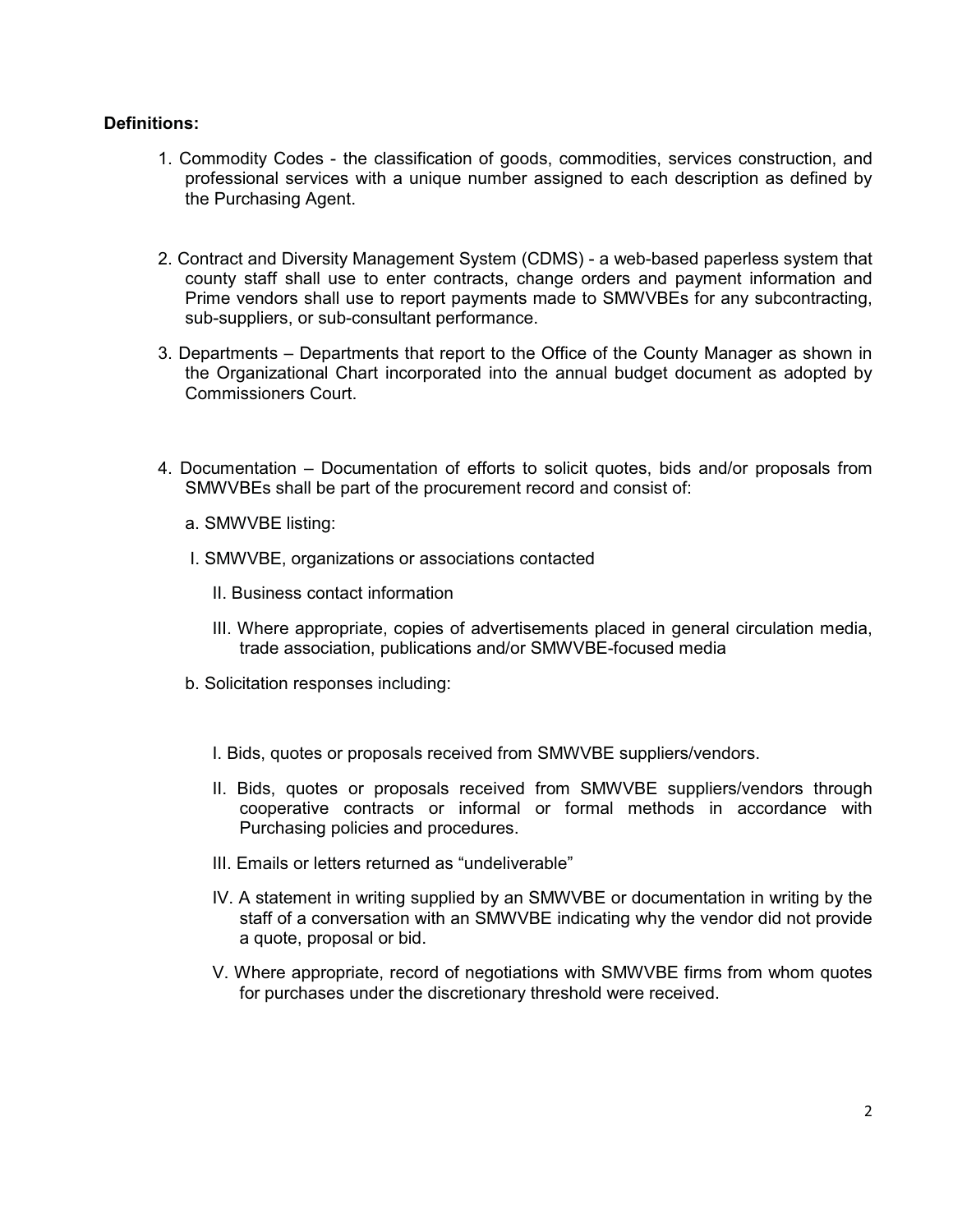- 5. Financial Management System the software system used by the County for financial control, accountability for income, expenditures and assets, purchasing and inventory control.
- 6. Professional Services services defined by Professional Services Procurement Act. It applies to acquisition of the following services: accounting, architecture, landscape architecture, land surveying, medicine, optometry, professional engineering, real estate appraisal, or nursing.
- 7. SMWVBE Certified –Those companies with a certification designation from an authorized certification agency as a woman, small or a minority group certification, such as a Historically Underutilized Business (HUB), or Disadvantaged Business Enterprise (DBE), or Minority Business Enterprise (MBE), or Women Owned Business Enterprise (WBE), or Small Business Enterprise (SBE), or African American Business Enterprise (AABE), or Asian American Business Enterprise (ABE), or Disabled Individual Business Enterprise (DIBE), or Emerging Small Business Enterprise (ESBE), or Hispanic American Business Enterprise (HABE), or Native American Business Enterprise (NABE), or Veteran Business Enterprise (VBE) recognized and approved by Bexar County Commissioners Court. Bexar County accepts all verifiable certificates from any bona fide certification agency. The Company that is not certified as a SMWVBE will be encouraged to obtain certification to be included in the SMWVBE participation report.
- 8. SMWVBE "Self-Certified" means any Company not certified as a SMWVBE. Upon entry of identifying ownership information into the Supplier Portal in response to a Bexar County Invitation For Bid (IFB) or Request for Proposal (RFP), Statement of Qualification (SOQ), or a Request for Qualifications (RFQ), may be identified as a SMWVBE, as defined herein.
- 9. SMWVBE Participation Report An automated report listing all vendors who receive payments as prime, subcontractors, sub consultants and sub suppliers.
- 10. Sub Consultant a person or legal entity that provides a portion of a contract from a consultant for professional or personal services.
- 11. Sub Supplier a person or legal entity that provides a portion of a contract from a principal supplier of goods, commodities or services.
- 12. Subcontractor a person or legal entity that takes a portion of a contract from a principal contractor or another subcontractor.
- 13. Supplier A firm included in the County's Financial Management System Procurement Module that has not conducted business with the County.
- 14. Supplier Portal a module of the County's Financial Management System that collects information regarding vendors, including contact information, certification status, commodity codes, etc. All bidders and proposers (to include sub consultants, sub suppliers and subcontractors) are required to provide information identifying ownership for their company.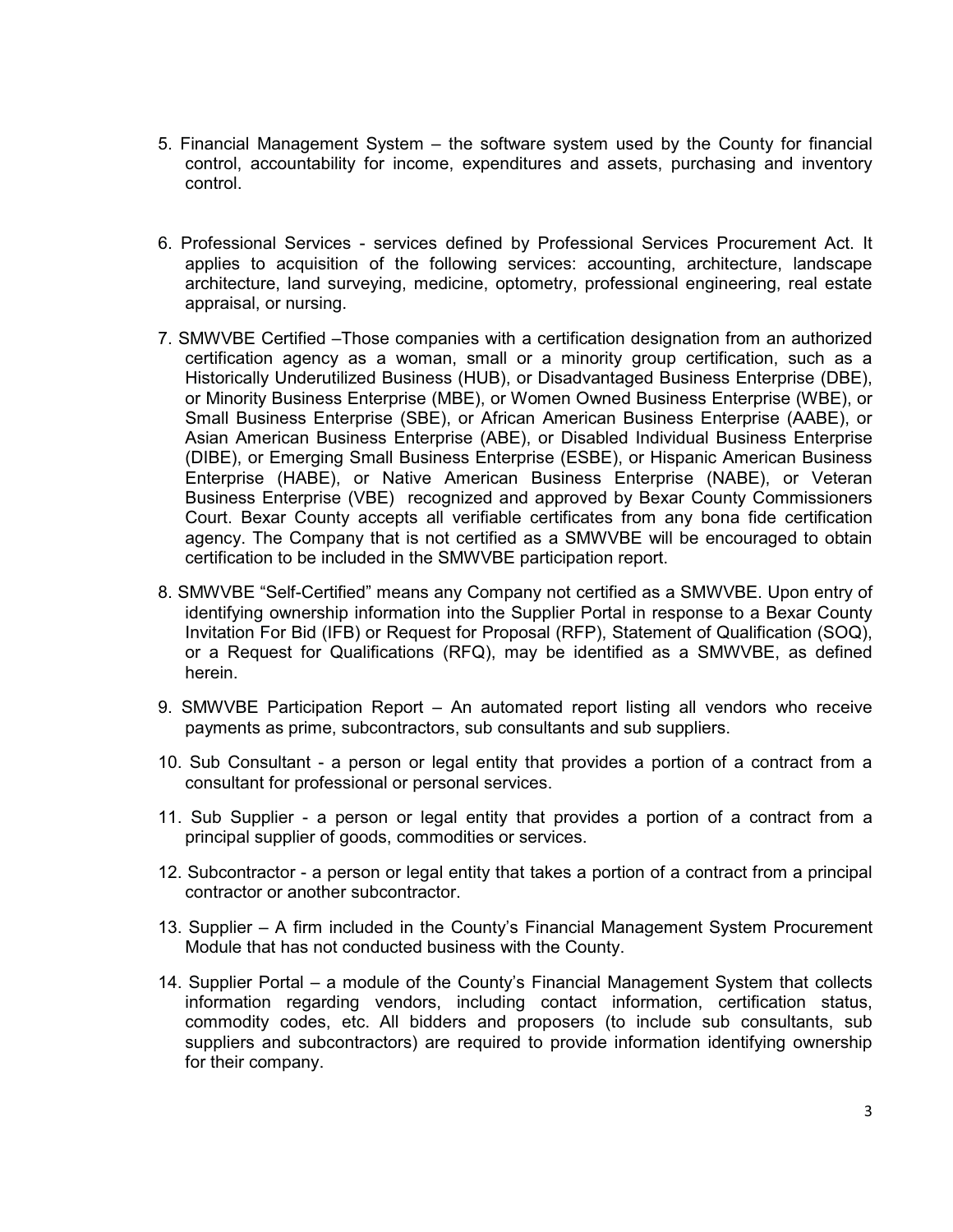15. Vendor – Any person or legal entity who submits a bid or proposal to provide labor, goods or services to the County by contract for profit; and any person who supplies or provides labor, goods or services to the County by contract for profit.

## **Policy:**

Departments shall:

- a. Utilize the County's Financial Management System or CivCast for all procurement activities. If using CivCast, ensure a link is created from the County's System to CivCast to allow for easier access to procurement opportunities.
- b. Record the appropriate Commodity Codes for all purchases.
- c. In coordination with the Purchasing Department, document attempts to obtain quotes from SMWVBEs for authorized purchases for services that are estimated to cost less than \$5,000 using vendor lists and/or price tabulations. (Minimum of three)
- d. In coordination with the Purchasing Department, document attempts to solicit bids or proposals from SMWVBEs for competitive purchases that are estimated to cost over \$5,000. (Minimum of three for up to \$50,000 and formal advertisement requirements for over \$50,000)
- e. Document attempts to solicit proposals utilizing SMWVBEs for the purchase of professional and personal services using vendor lists and/or price tabulations. (Minimum of three)
- f. Participate in the training program implemented by the SMWVBE Program Office. Training will include the following:
	- i. Presentation of the SMWVBE Program and its importance to the well-being of the County and SMWVBE community.
	- ii. Access and instruction required to utilize the County's SMWVBE database to obtain price quotes, bids and proposals.
	- iii. Instruction required to document quotes, bids and proposals obtained as mandated by this policy.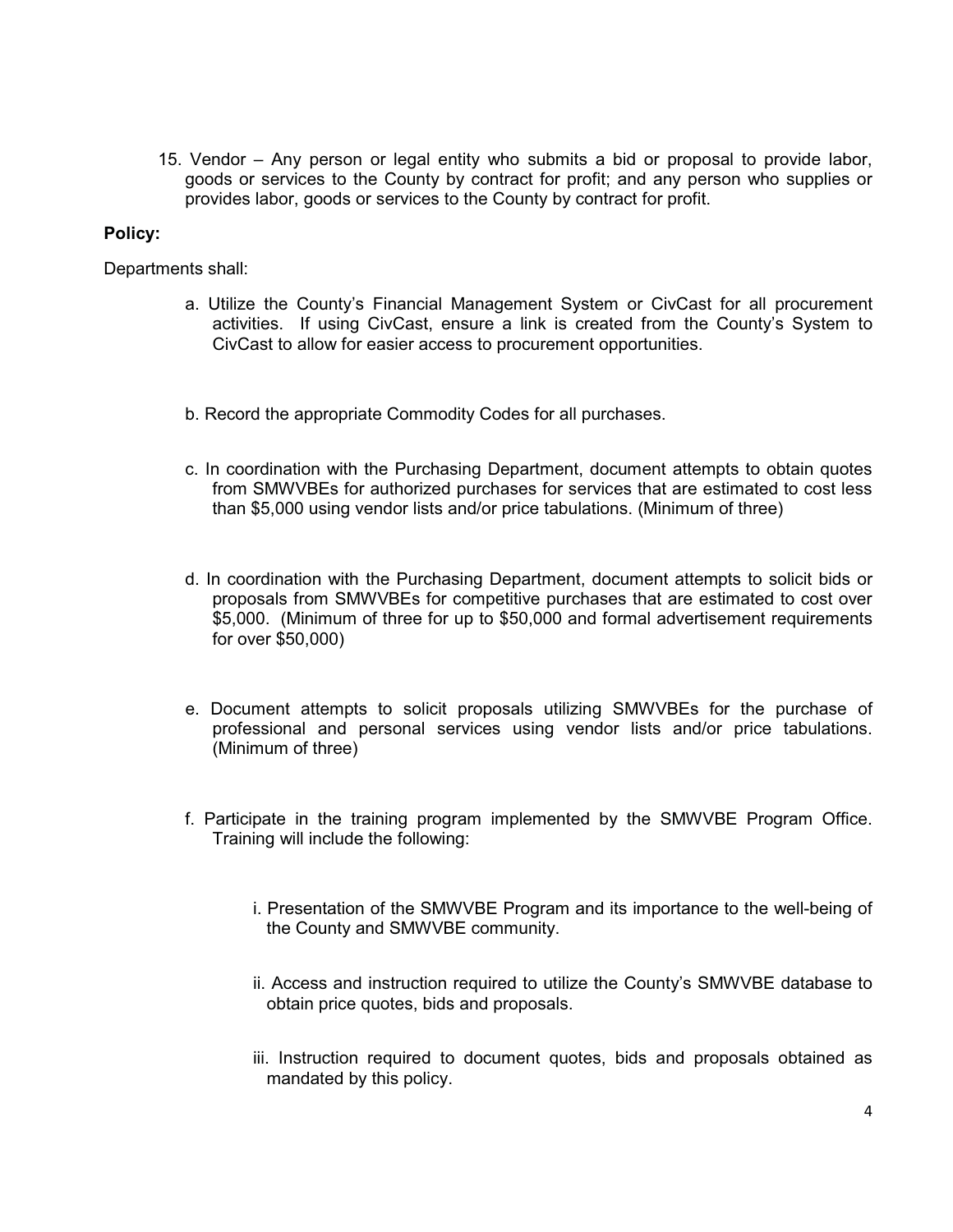g. Include the language in Attachment A regarding subcontractors, sub consultants and sub suppliers in all advertisements, pre-bids and contracts awarded.

## **Roles and Responsibilities:**

SMWVBE Program Office shall:

- 1. Maintain, update and provide access to a database of vendors, suppliers and contractors that qualify as SMWVBEs, including their products and areas of expertise.
- 2. Develop and implement a training program for Departments to increase the posting of notices, solicitation and use of SMWVBEs.
- 3. Establish and maintain a communication process with SMWVBE and non-SMWVBE vendors, suppliers, professionals and contractors to involve them in the procurement process and provide documentation of those efforts.
- 4. Verify payments to subcontractors, sub suppliers and sub consultants, and seek to resolve any disputes and provide training on the Contract and Diversity Management System.
- 5. The SMWVBE Program Manager, Purchasing Agent, and a representative from each County department, will meet periodically to review the efforts of achieving the County's Manager's overall SMWVBE goal as established by Commissioners Court.

SMWVBE Compliance staff shall:

- 1. Audit a subset of database records of IFB, RFP, SOQ, and RFQs issued, and contracts awarded, and report the results to the County Manager for use in refining the requirements of this policy and in promoting accountability for data quality.
- 2. Verify and update the supplier and vendor databases on an annual basis.
- 3. Periodically review the utilization of vendors on pre-approved supplier/vendor lists.

Departments shall require Vendors to:

1. Register with the County through the Supplier Portal module of the County's Financial Management System.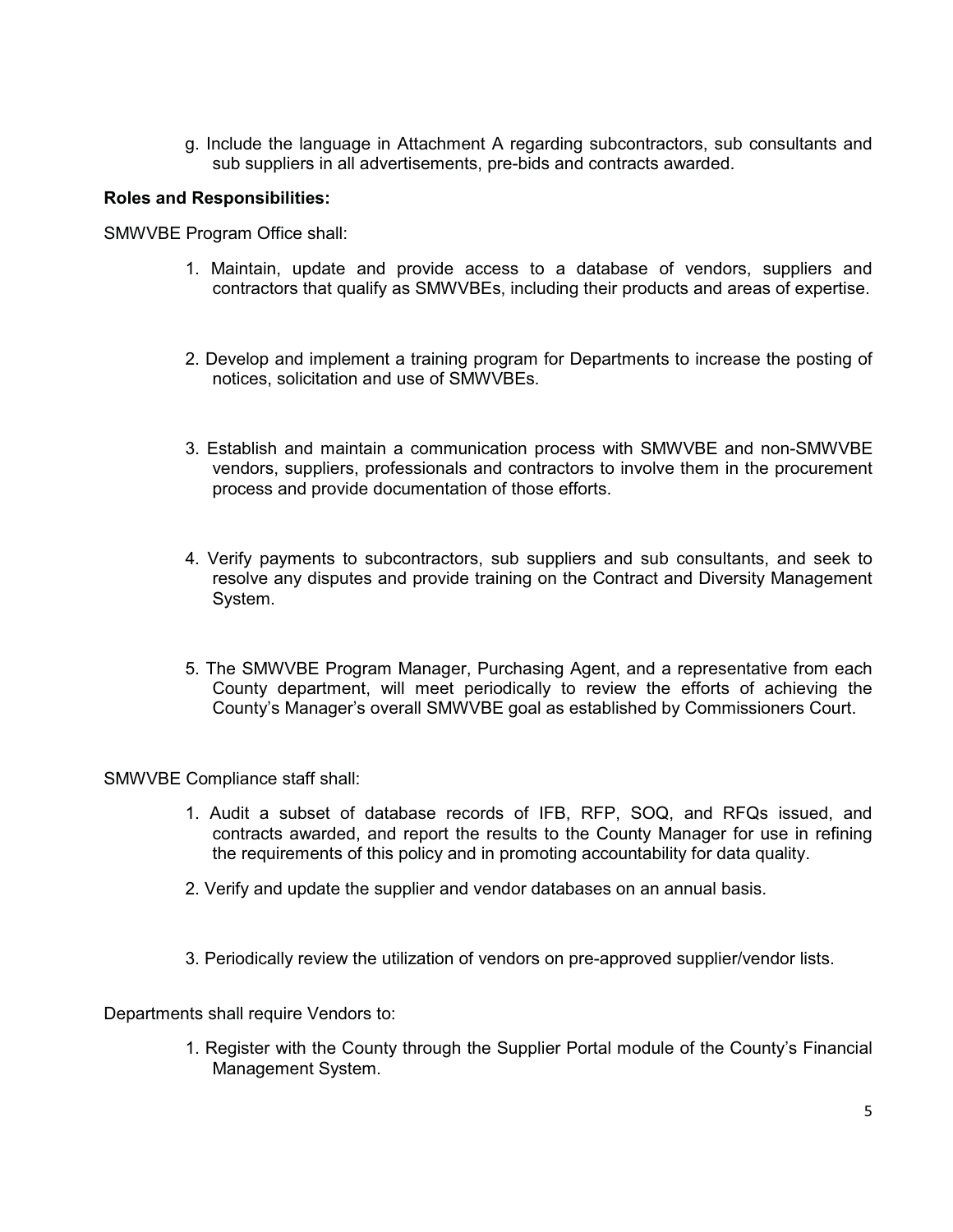- 2. Submit a Supplier Portal Vendor Number for the prime contractor and, if applicable, for all firms included in the response to the County's Invitation For Bid (IFB), Request For Proposals (RFP), FP, Statement Of Qualifications (SOQ) or Request For Qualifications (RFQ). (Attachment B)
- 3. To the extent practical, and consistent with standard and prudent industry practices, divide the contract work into the smallest feasible portions to allow for maximum SMWVBE subcontractor, sub supplier or sub consultant participation.
- 4. Notify SMWVBEs and the SMWVBE Program Office in writing when SMWVBE opportunities are available, allowing sufficient time for effective participation of the work the vendor plans to subcontract or allowed for sub supplier or sub consultant. The notification shall include, but is not being limited to the following:
	- a. Provide information concerning the intended subcontracting, sub supplier, and sub consultant work;
	- b. Provide bonding and insurance requirements that the SMWVBE Subcontractor sub supplier, and sub consultant will be required to fulfill;
	- c. Provide a point of contact (name, title, phone number, and address, etc.) within the vendor's organization that can answer any question a SMWVBE may have concerning the project;
	- d. Provide SMWVBEs that are genuinely interested in the project with adequate information about the project (i.e. plans & specifications, and scope of work, etc.) and any other information that will prove beneficial to the SMWVBE; Provide written notice/explanation to the SMWVBE Program Office when a SMWVBE subcontractor, sub supplier, or sub consultant bid or price quotation/proposal is rejected, unless another SMWVBE was selected to perform the same scope of work;
	- e. Provide a detailed description of work to be subcontracted or allowed for sub supplier or sub consultant to SMWVBEs (i.e. electrical, concrete, mechanical, general labor, engineering, architecture, testing, consulting, etc.); and
	- f. The estimated dollar amount of the work to be subcontracted or allowed for sub supplier or sub consultant to SMWVBEs.
- 5. Utilize the Contract and Diversity Management System (CDMS) when subcontracting, or allowing for sub suppliers or sub consultants.

#### **Exemptions to this policy:**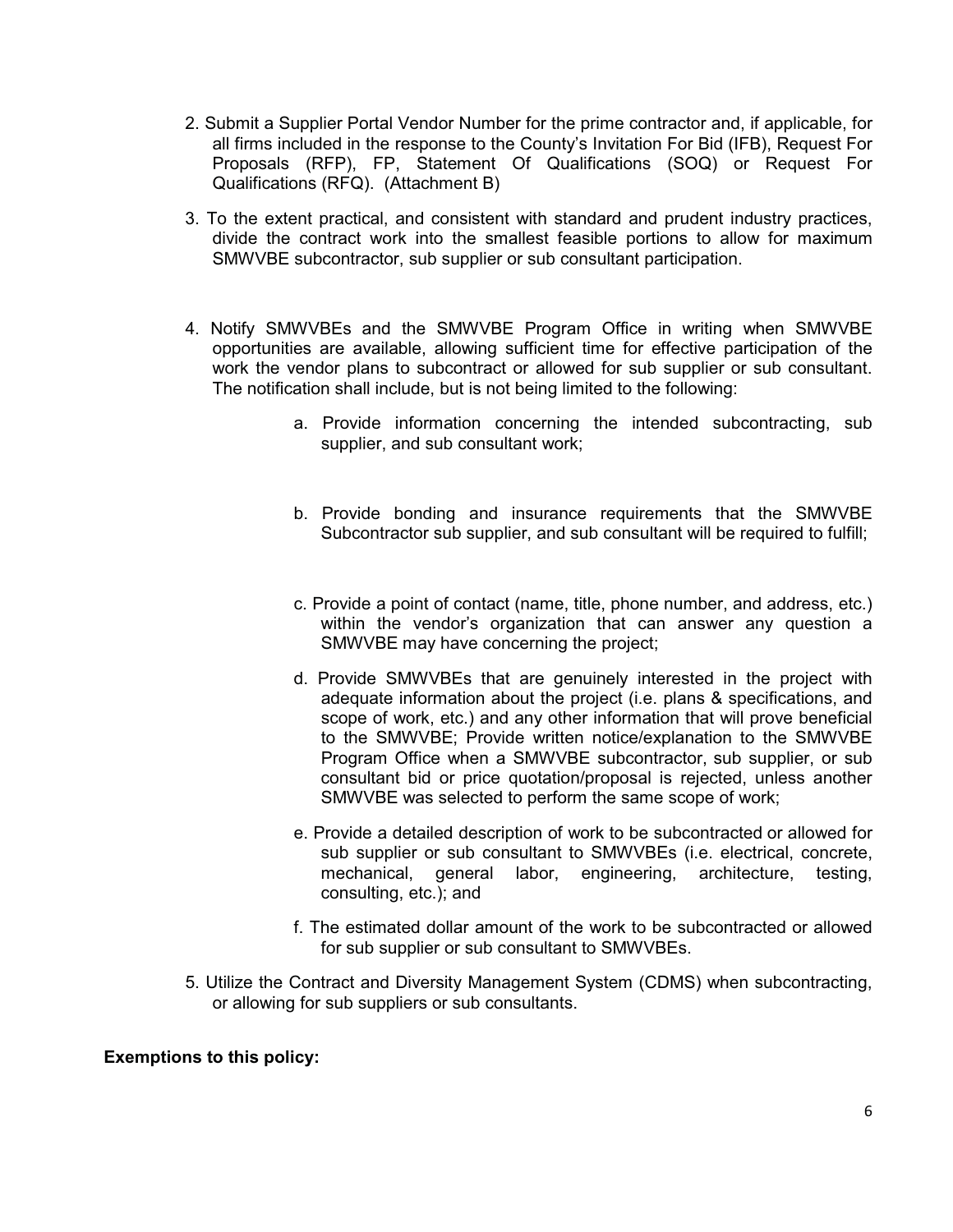SMWVBE provisions defined in this policy may not apply in the following circumstances:

- 1. Whenever the Purchasing Agent determines the purchases are available only from a sole source; or
- 2. Whenever the Purchasing Agent determines the purchases are made in response to an emergency as defined in the Purchasing Policy 8.1.

These policies will be administered in compliance with procurement law to include:

#### **Texas Statutes**

Chapter 262 of the Texas Local Government Code, (Purchasing and Contracting Authority of Counties)

Chapter 271, Texas Local Government Code (Public Works Projects);

Chapter 2155, Texas Government Code, (Purchasing and General Rules and Procedures);

Chapter 2252, Texas Government Code (Contracts with Government);

Chapter 2254, Texas Government Code (Professional Services): and

Chapter 2267, Texas Government Code, (Contracting and Delivery Procedures for Construction Projects)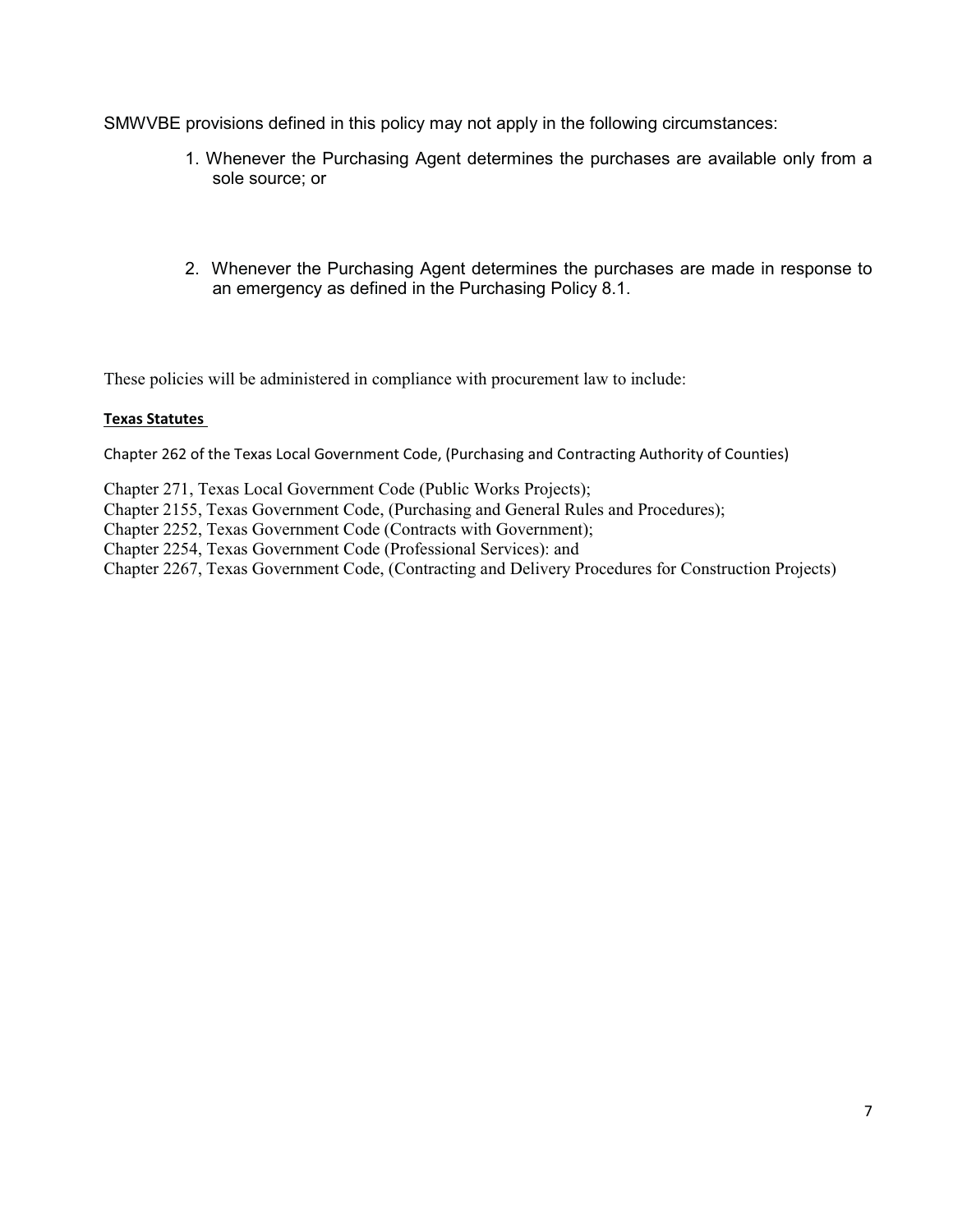#### **IFB, RFP, RFQ, SOQ, and all level contracts language for County SMWVBE Requirement**

Bexar County is committed to increasing the involvement of Small, Minority, Women, and Veteran Owned Business Enterprises (SMWVBE) in its procurement process. Similarly, the County promotes SMWVBE participation in its Tax Phase-in Program to support the growth and diversity of a regional economy.

The Commissioners Court established as a targeted goal that a minimum of 20% of all procurement dollars in the areas of Commodities, Equipment, Services, Maintenance, Professional Services and Construction are spent with minority and women-owned business enterprises, and/or a minimum of 30% of those procurement dollars are spent with small business enterprises. Expenditures with a Minority, Women or Veteran Owned Business Enterprise (MWVBE) that is also a Small Business Enterprise (SBE) will be counted in both categories.

SMWVBE participation is highly encouraged. However the targeted goals are not included in the evaluation of bids or proposals for awards.

SMWVBE for the purpose of this policy are companies with a certification designation from an authorized certification agency as a woman, small, Veteran or minority group certification, such as Historically Underutilized Business (HUB), or Disadvantaged Business Enterprise (DBE), or Minority Business Enterprise (MBE), or Women Owned Business Enterprise (WBE), Veteran Business Enterprise (VBE) or Small Business Enterprise (SBE) recognized and approved by Bexar County Commissioners Court. Bexar County accepts all verifiable certificates from any bona fide certification agency.

Certification means a designation such as HUB, DBE, SBE, MBE, VBE or WBE awarded by any authorized agency that a company is a for-profit independent operating business that is at least 51% owned operated and controlled by minority person(s) and/or a woman. The ownership by minorities and women must be real and substantial.

Auditing and Compliance: All vendors receiving awards for Goods, Commodities, Services, Construction or Professional Services must provide ownership and amount information for all subcontractors, sub suppliers, and sub consultants to be engaged before or during the term of award.

During the term of the contract, the awarded contractor must submit accurate progress payment information, to include payments made to its Subcontractor(s), Sub Supplier (s) or Sub Consultant(s), with each invoice submitted to the County for payment.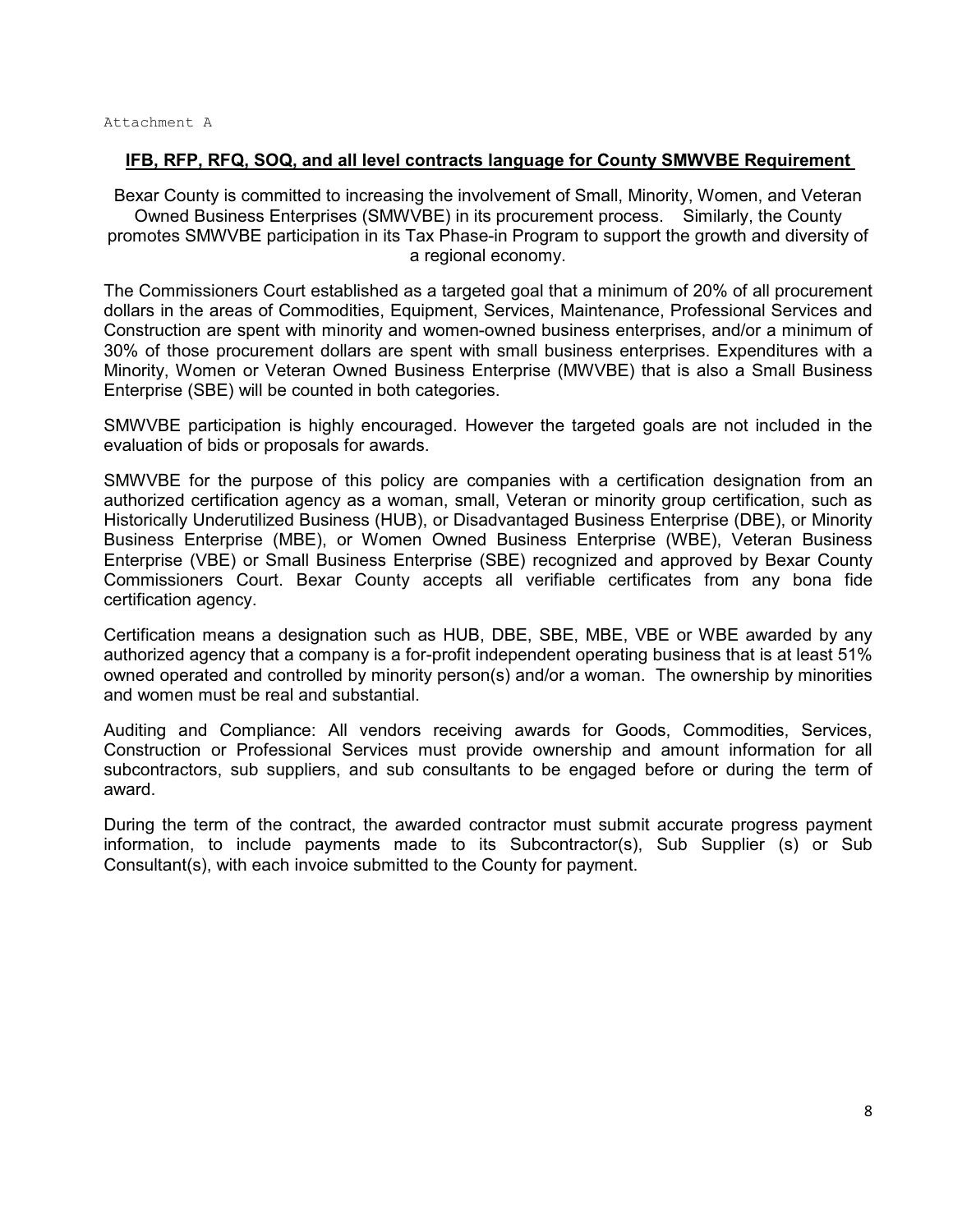In addition, the Contractor and its Subcontractor(s) Sub Supplier(s) or Sub Consultant(s) must utilize the contract management software Contract and Diversity Management System (CDMS) (procured by Bexar County and available at https://bexar.smwbe.com/) to report all payments made and received. Payments shall be audited at least monthly for participation and accuracy by County staff or a designated representative of the County. All such related source documents upon which payment is based shall be made a matter of record.

The contract and Diversity Management System (CDMS) is a web-based paperless system that Prime vendors shall use to report subcontracting, sub supplier or sub consultant payments made to SMWVBEs for any subcontracting, sub-suppliers, sub-consultant performance.

The SMWVBE Program staff will verify payments and seek to resolve any disputes. Staff provides training and education for all prime and sub vendors.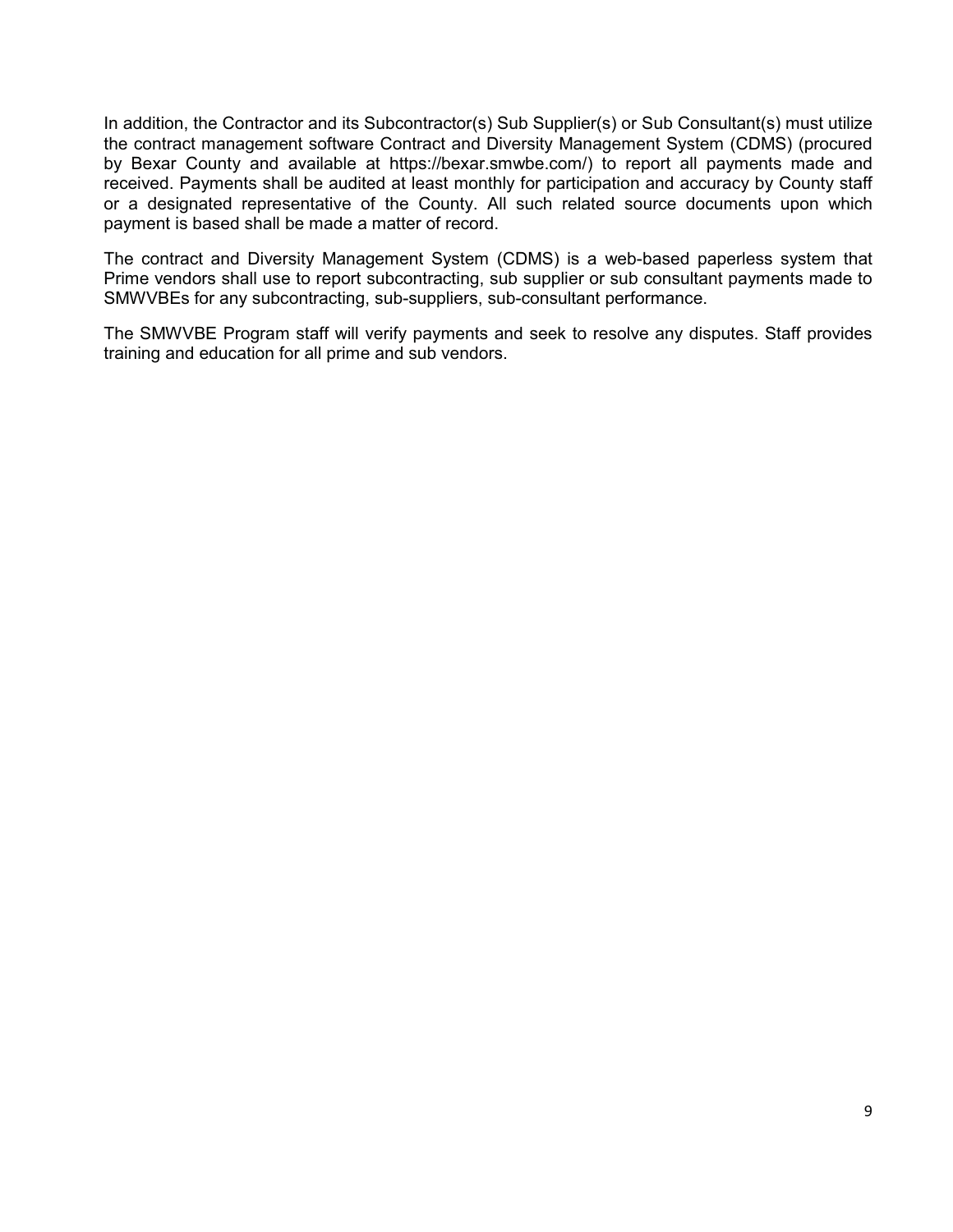## LIST OF ALL SUBCONTRACTORS Attachment B

Reporting of the expenditure data is required to assist with Bexar County's efforts to capture payments to small, minority and women-owned businesses. This document, including the Supplier's certification of the information, will become part of the contract awarded for this purchase, and the Contractors must report any additions, deletions, or substitutions to this certified list to the Bexar County Purchasing Department.

#### CERTIFICATION

The above information is true and complete to the best of my knowledge and belief.

*TYPE OF GOODS PROVIDED* 

*HEADQUARTER LOCATION City, State* 

*NAME OF COMPANY DOLLAR AMOUNT* 

*Bexar County Supplier Portal Vendor ID Number* 

*IDENTIFY if firm is a SBE/MBE/WB E/HUB/DBE List all that apply* 

*Bexar* 

SIGNATURE: \_\_\_\_\_\_\_\_\_\_\_\_\_\_\_\_\_\_\_\_\_\_\_\_\_\_\_\_\_\_\_\_\_\_\_\_\_\_\_\_\_\_\_\_\_\_\_\_\_\_\_\_\_\_\_\_\_

NAME & TITLE: \_\_\_\_\_\_\_\_\_\_\_\_\_\_\_\_\_\_\_\_\_\_\_\_\_\_\_\_\_\_\_\_\_\_\_\_\_\_\_\_\_\_\_\_\_\_\_\_\_\_\_\_\_\_

DATE:

This Document Must be Submitted with your Bid/Proposal.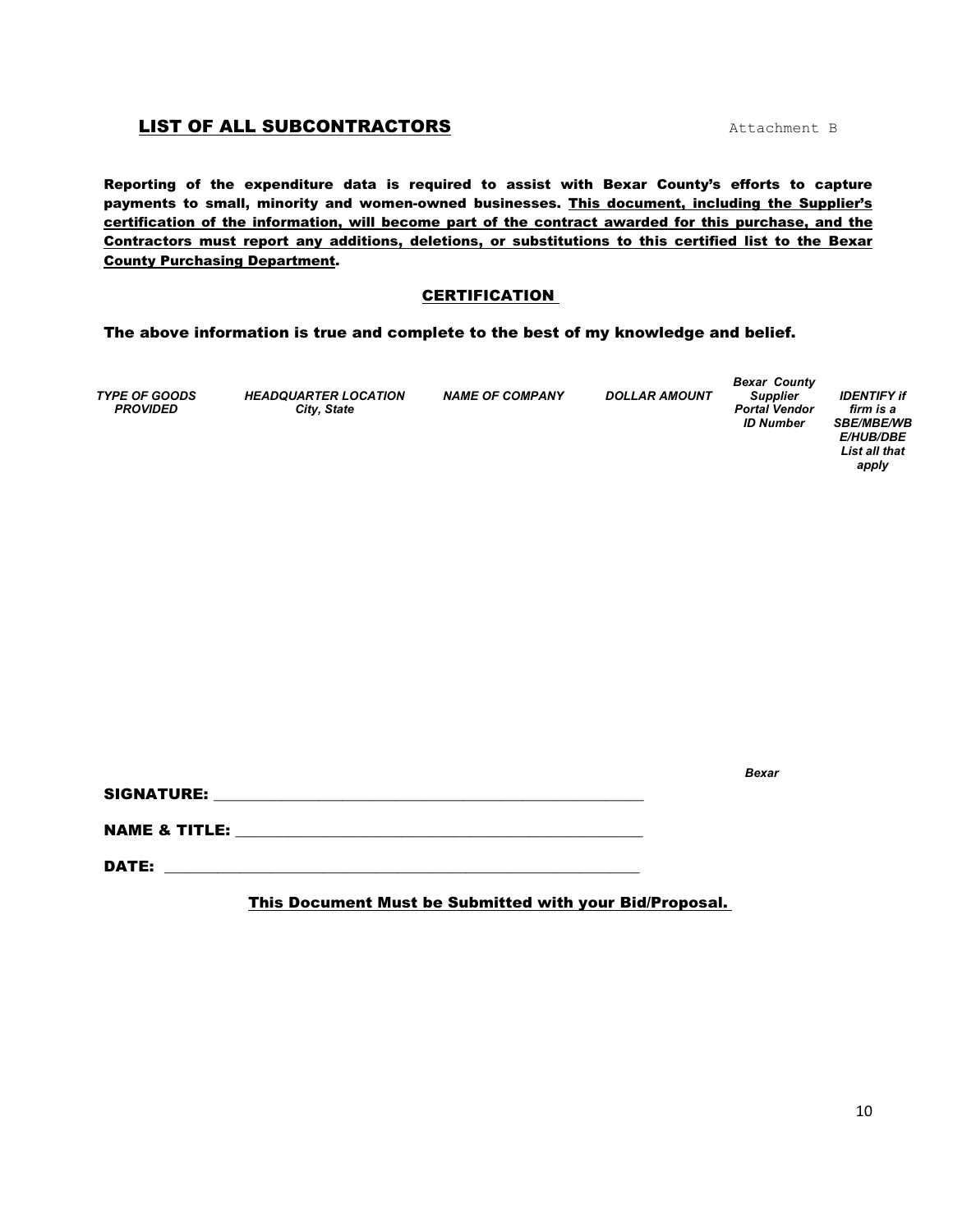## LIST OF ALL PROFESSIONAL/CONSULTING SERVICE PROVIDERS SUB-FIRMS

Attachment B

Reporting of the expenditure data is required to assist with Bexar County's efforts to capture payments to small, minority and women-owned businesses. This document, including the Service Provider's certification of the information, will become part of the contract awarded for this project, and the Service Provider must report any additions, deletions, or substitutions to this certified list to the Bexar County Purchasing Department.

#### **CERTIFICATION**

#### The above information is true and complete to the best of my knowledge and belief.

*TYPE OF GOODS PROVIDED* 

*HEADQUARTER LOCATION City, State* 

*NAME OF COMPANY DOLLAR AMOUNT* 

*Bexar County Supplier Portal Vendor ID Number* 

*IDENTIFY if firm is a SBE/MBE/WB E/HUB/DBE List all that apply* 

SIGNATURE: \_\_\_\_\_\_\_\_\_\_\_\_\_\_\_\_\_\_\_\_\_\_\_\_\_\_\_\_\_\_\_\_\_\_\_\_\_\_\_\_\_\_\_\_\_\_\_\_\_\_\_\_\_\_\_\_\_

NAME & TITLE:

 $\blacksquare$ 

This Document Must be Submitted with your Bid/Proposal.